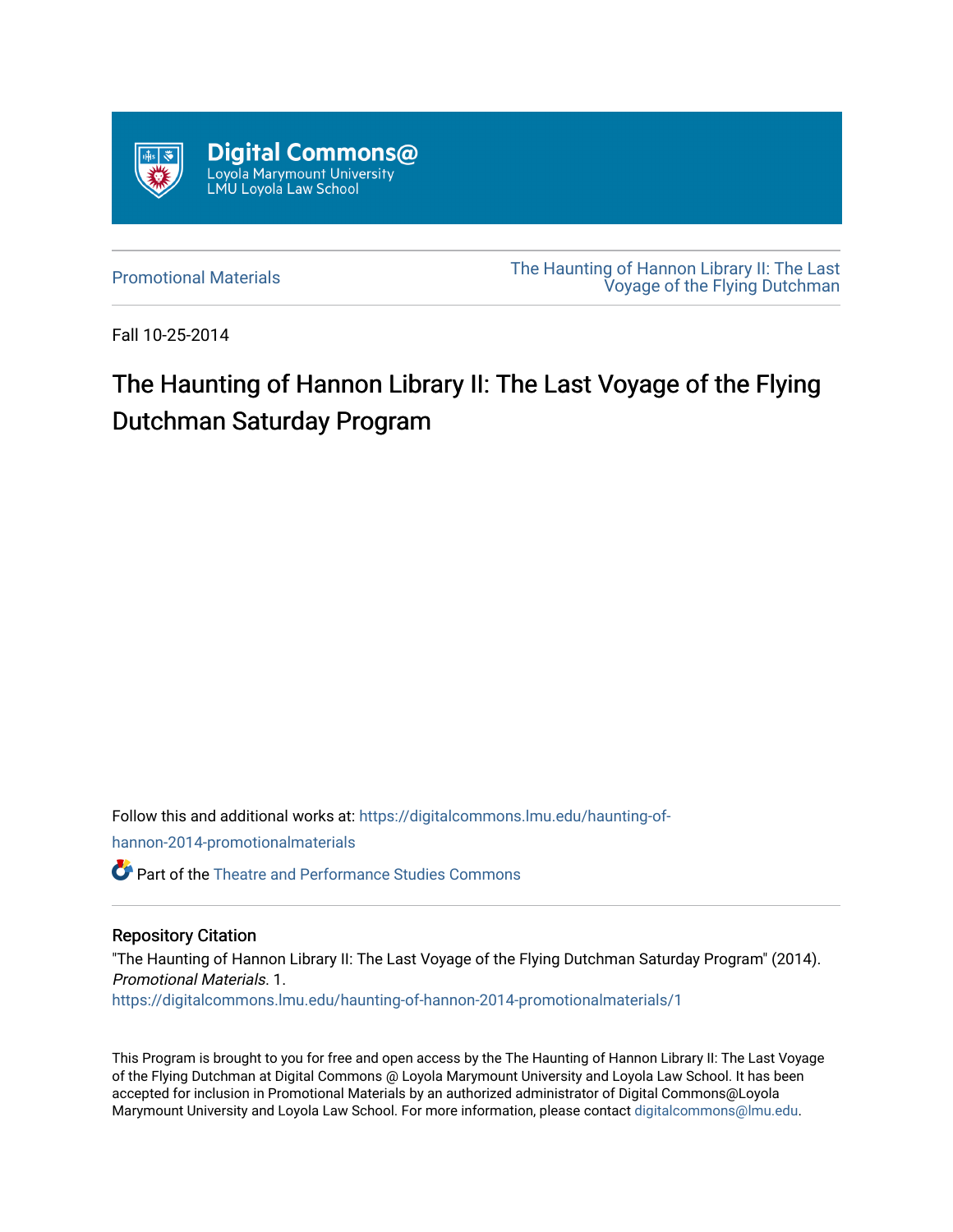## The Stories that Scared You Were:

*The House with a Clock in Its Walls* - John Bellairs *The Witches* - Roald Dahl *J. Habakuk Jephson's Statement* - Sir Arthur Conan Doyle *The Wasteland* - T.S. Eliot *The Flying Dutchman; or the Phantom Ship* - Edward Fitzball *The Ghost Pirates* - William Hope Hodgson *Bunnicula* - James and Deborah Howe *The Cats of Ulthar* - H.P. Lovecraft *Scary Stories to Tell in the Dark* - Alvin Schwartz

#### Special Thanks to:

Our Ghostly Guides Cynthia Becht, Jamie Hazlitt, Carol Raby, Jason Shepard, Rob Hillig, Pat McMahon Lacy Wetmore and Professor Baby, Ray Bradbury Dean Kristine Brancolini With apologies to Anthony Miller and Gordon Lightfoot

### The People who Scared You Were:

Sisi Ayoub (*Bunnicula*) Annie Barker (*The Witches*) Mikayla Blanchard (*The Ghost Pirates*) Jordan Block (*The House with a Clock in Its Walls*) Brigid Breen (*The Witches*) Callie Carlucci (*The Ghost Pirates*) Emily Forest (*The Ghost Pirates*) Jess Gabor (*Scary Stories - Alligator*) Joseph Galloway (*Joseph Habakuk Jephson's Statement*) Joey Glyman (*Scary Stories*) Ksusha Genenfeld (*The Witches*) Cynthia Hamidi (*The Cats of Ulthar*) Rick Henley (*The House with a Clock in Its Walls*) Christine Jungwiwattanaporn (*Scary Stories*) Sam Kammerman (*The Cats of Ulthar*) Patrick Koocheradis (*The Flying Dutchman*) Hannah McMechan (*The House with a Clock in Its Walls*) Rachel Morgan (*Bunnicula*) Katie Murphy (*The Dust Witch*) Natalie Nasr (*The Ghost Pirates*) Khanh-Van Isabel Ngo (*The Witches*) Kevin Nguyen (*The House with a Clock in Its Walls*) Teresa Nowitzki (*Scary Stories - Clown in the Living Room*) Wendolyn Sims-Rucker (*The Witches*) Christoph Wagner (*The Flying Dutchman*)

> Stage Managed by Savannah Lewison Costumes by Reed Sights Written & Directed by Kevin Wetmore